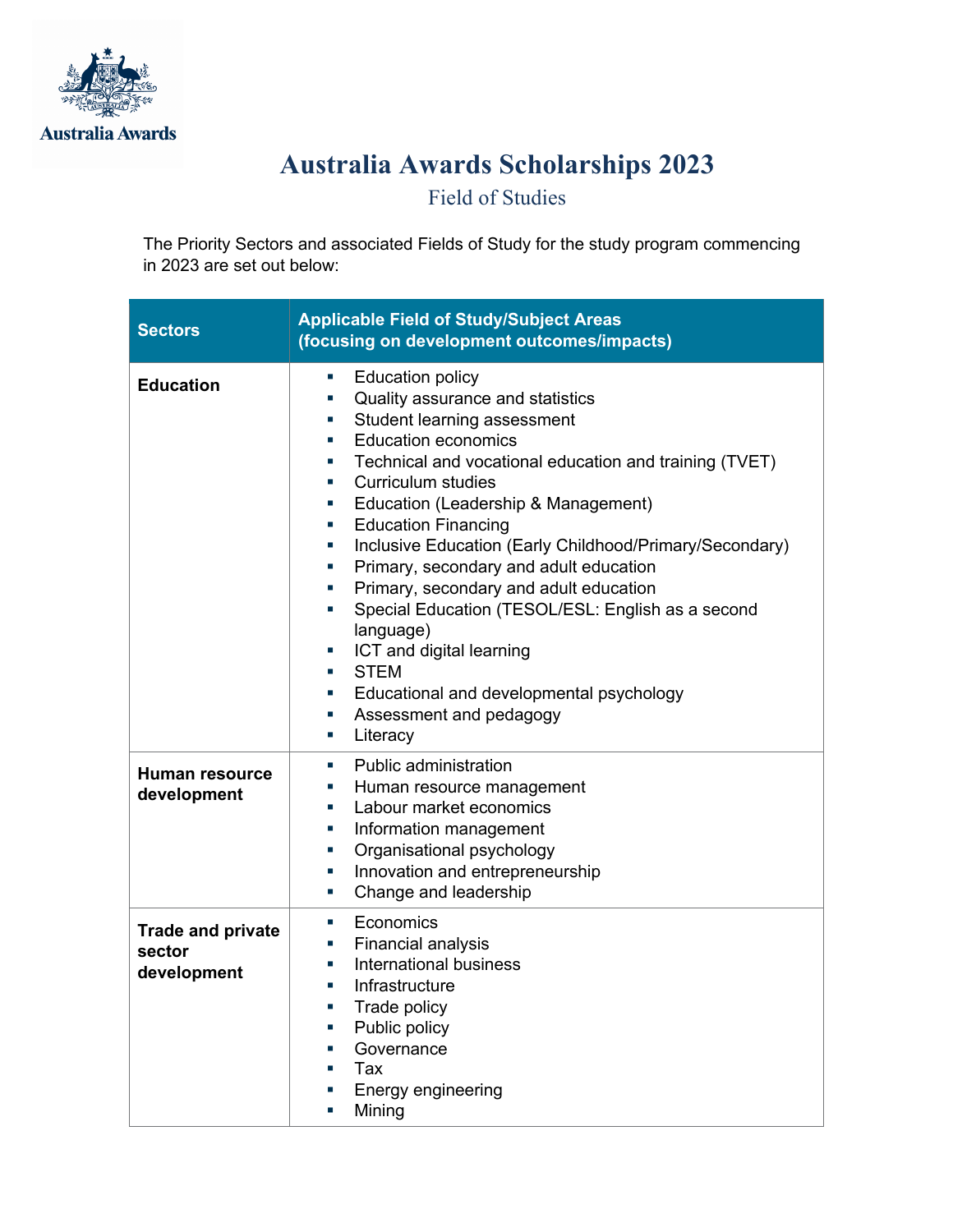| Gender equality,<br><b>Social inclusion</b><br>and human rights | Mineral resources<br>×.<br>Project management<br>×.<br>Risk analysis and risk management<br>×,<br>Entrepreneurship and innovation<br>×.<br>Gender<br>×.<br><b>Disability</b><br>×.<br>Intersectionality<br>×.<br>Development<br>×.<br>International human rights law<br>×.<br>Peace/conflict<br>×.<br>Social policy<br>×.<br>Social science<br>×.                                                                                                                                                              |
|-----------------------------------------------------------------|----------------------------------------------------------------------------------------------------------------------------------------------------------------------------------------------------------------------------------------------------------------------------------------------------------------------------------------------------------------------------------------------------------------------------------------------------------------------------------------------------------------|
| <b>Rule of Law and</b><br>Governance                            | Law<br>×,<br><b>Political science</b><br>×.<br>Human rights<br><b>Transnational crime</b>                                                                                                                                                                                                                                                                                                                                                                                                                      |
| <b>Environment and</b><br>natural resources                     | Natural resource management<br>×.<br>Water resources<br>×.<br>Climate change<br>ш<br>Disaster risk management<br>×.<br>Environment<br>×.<br>Conservation<br>×.<br><b>Agricultural Science</b><br>Engineering<br>×.<br>Environmental Studies - Management, Management and<br>×.<br>Development, Law and Science<br>Hydrology<br><b>Integrated Watershed Management</b><br>Sustainability<br>Agribusiness<br>Food science<br>Plant protection<br>Aquaculture and fisheries policy/management<br>Renewable energy |